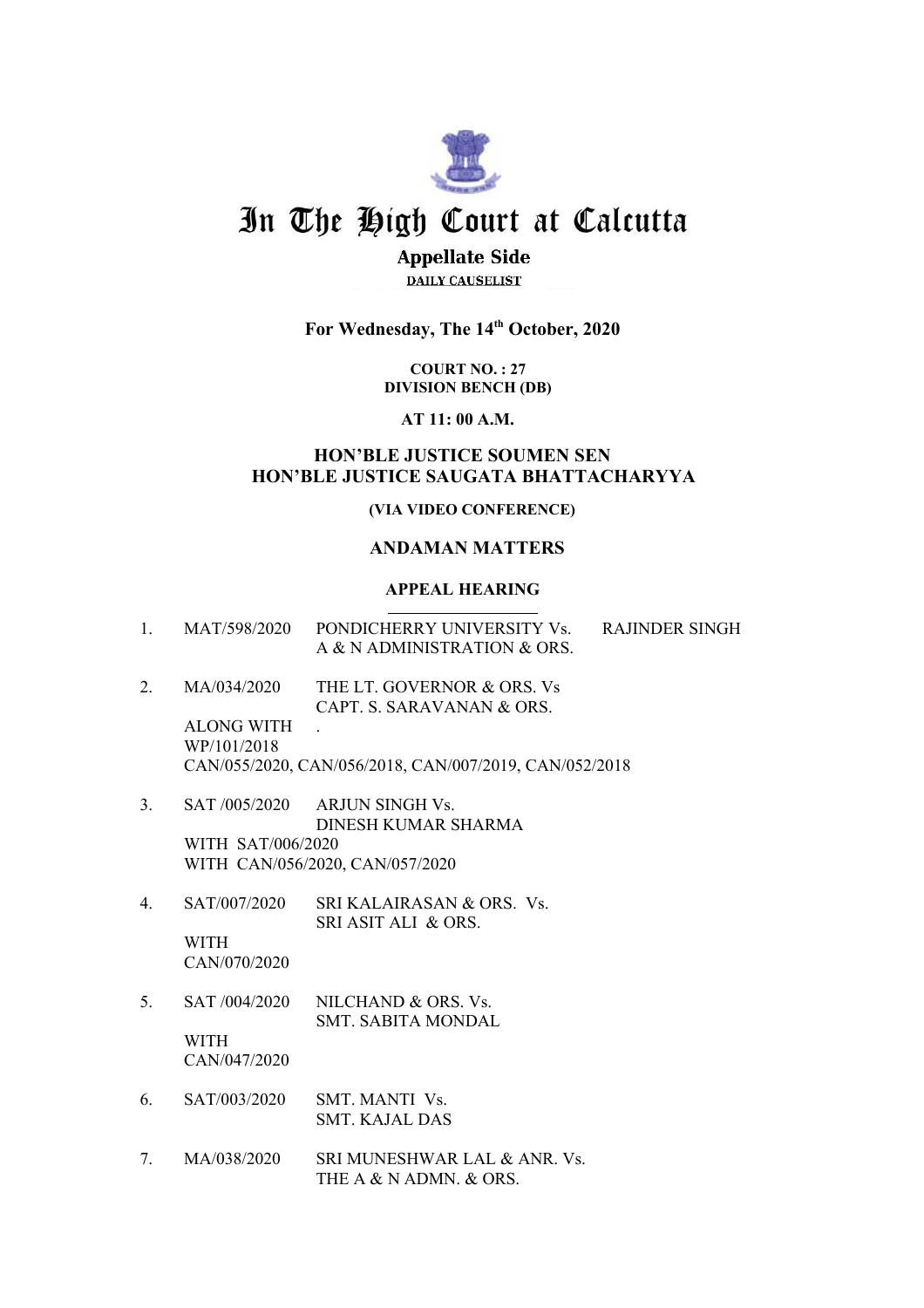WITH CAN/081/2020 IN WP/223/2018

| 8.  | MA/037/2020<br><b>WITH</b><br>$\mathbb{N}$ | THE SECRETARY, ANDAMAN TANZIZHAR SANGAM Vs.<br>A & N ADMN. & ORS.<br>CAN/072/2020, CAN/073/2020<br>WP/095/2016 |
|-----|--------------------------------------------|----------------------------------------------------------------------------------------------------------------|
| 9.  | MA/036/2020                                | THE LT. GOVERNOR (ADMINISTRATOR) & ORS. Vs.                                                                    |
|     | <b>WITH</b><br>$\mathbb{N}$                | <b>BARATANG FOREST WORKERS UNION &amp; ORS.</b><br>CAN/065/2020<br>WP/290/2019                                 |
| 10. | WPCT/307/2018                              | DR. (MRS.) SHIPRA PAUL VS.<br>UNION OF INDIA & ORS.                                                            |
|     | <b>WITH</b>                                | CAN/053/2020, CAN/121/2019, CAN/117/2019                                                                       |
| 11. | MA/022/2020                                | THE LT. GOVERNOR, A & N ISLANDS & ORS. Vs.<br><b>GIRISH ARORA</b>                                              |
|     | <b>WITH</b>                                | CAN/068/2020, CAN/043/2020                                                                                     |
| 12. | MA/021/2020                                | THE LT. GOVERNOR A & N ISLANDS & ORS. Vs.<br><b>JOGESHWAR NATH ARORA</b>                                       |
|     | <b>WITH</b><br>$\mathbb{N}$                | CAN/069/2020, CAN/042/2020<br>WP/056/2019                                                                      |
| 13. | MA/020/2020                                | THE LT. GOVERNOR & ORS. Vs.<br>SMARTSPACE INFRASTRUCTURE PVT. LTD. & ORS.                                      |
|     | <b>WITH</b><br>$\mathbb{N}$                | CAN/041/2020<br>WP/043/2019, WP/056/2019, WP/057/2019                                                          |
| 14. | MA/035/2020                                | SMT. SHAHEEDA MUSHTAQ Vs.<br>THE LT. GOVERNOR & ORS.                                                           |
|     | <b>WITH</b>                                | CAN/062/2020, CAN/063/2020, CAN/064/2020                                                                       |
|     |                                            | <b>REVIEW APPLICATION</b>                                                                                      |
| 15. | RVW/003/2020                               | SMT. KHATIZA BIBI Vs.                                                                                          |
|     | $\mathbb{N}$<br><b>WITH</b>                | THE LT. GOVERNOR & ORS.<br>MAT/1351/2019                                                                       |
|     | RVW/004/2020                               | ASHORA BIBI@ ASHORA MUSTAQ Vs.<br>THE LT. GOVERNOR & ORS.                                                      |
|     | $\mathbb{N}$                               | MAT/1350/2019                                                                                                  |
|     | <b>ALONGWITH</b>                           | MA/044/2019+CAN+CAN                                                                                            |
|     | <b>WITH</b>                                | MA/045/2019+CAN+CAN                                                                                            |

WITH MA/045/2019+CAN+CAN<br>WITH MA/046/2019+CAN+CAN<br>WITH MA/015/2020+CAN+CAN MA/015/2020+CAN+CAN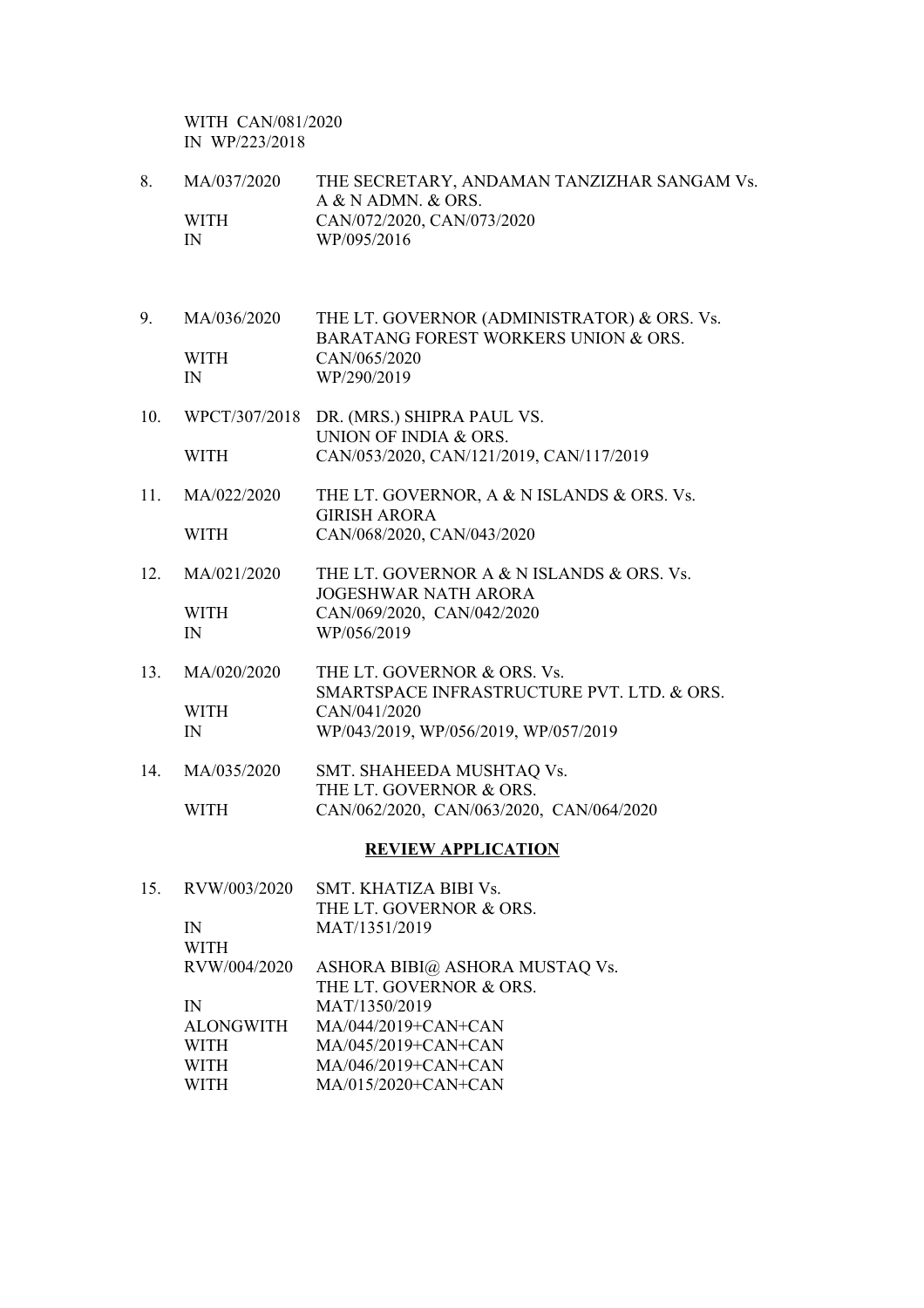## **TRIBUNAL APPLICATION**

- 16. WPCT/146/2020 THE LT. GOVERNOR, A & N ISLANDS & ORS. VS. ABHISHEKH BISWAS & ORS.
- 17. WPCT/147/2020 THE LT. GOVERNOR, A & N ISLANDS & ORS. VS. LITON BAROI & ANR.
- 18. WPCT/143/2019 THE UNION OF INDIA & ORS. Vs. (MAIN FILE DR. SUKUMAR SAHA NOT HERE) WITH CAN/071/2020
- 19. WPCT/189/2017 THE LT. GOVERNOR & ORS. Vs. (MAIN FILE SHRI PRADEEP CHANDA NOT HERE) WITH CAN/066/2020
- 20. WPCT/266/2019 THE LT. GOVERNOR & ORS. Vs. SHRI TULSI DAS WITH CAN/067/2020
- 21. WPCT/112/2020 THE UNION OF INDIA & ORS. Vs. SMT. KUNJUM & ORS.
- 22. WPCT/113/2020 THE LT. GOVERNOR & ORS. Vs. C. RAJANKAM & ORS.
- 23. WPCT/114/2020 THE CHIEF SECRETARY & ORS. Vs. GOVERNMENT MOTOR TRANSPORT DRIVERS UNION & ORS.
- 24. WPCT/115/2020 SHRI MOTI CHANDER Vs. SHRI UTTAM KUMAR PAN
- 25. WPCT/132/2020 THE LT. GOVERNOR & ORS. Vs. SHRI. D.G. SUBRAMANYAM & ORS.
- 26. WPCT/136/2020 THE LT. GOVERNOR & ORS. Vs. SMT. EASTHER SAMUEL
- 27. WPCT/138/2020 THE UNION OF INDIA & ORS. Vs. SHRI V. ABHILASH

## **CIVIL APPEAL HEARING**

| 28. SAT/010/2020 | SMT. ANANTA Vs.         |
|------------------|-------------------------|
| WITH             | SHRI RAM CHANDER & ANR. |
| CAN/080/2020     |                         |

29. SAT/009/2020 SHRI S. RAMANATHAN Vs. WITH SMT. SARASWATI & ORS. CAN/075/2020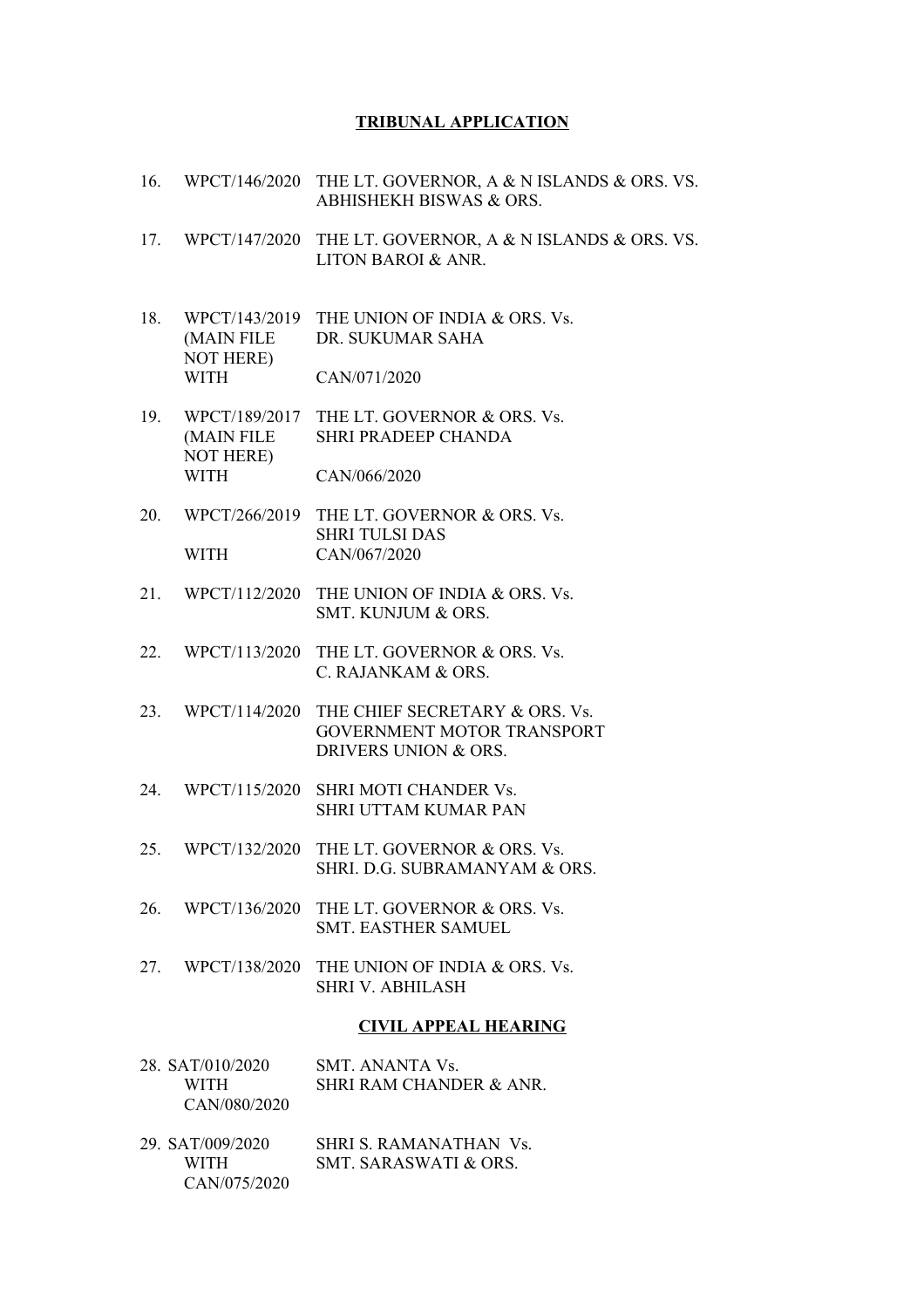| 30. SAT/008/2020 | SMT C.K. KUTTAN Vs.   |
|------------------|-----------------------|
| WITH <b>WITH</b> | SMT. SARASWATI & ORS. |
| CAN/074/2020     |                       |

## **CONTEMPT APPLICATION**

- 31. CPAN/011/2020 HEMENDRA GISWA & ORS. Vs. IN SHRI SUNIL KUMAR SINGH MA/022/2019 WITH WP/219/2018
- 32. CPAN/014/2020 SHRI P.S. SAIGHAL Vs. IN SHRI SASHI S. VAMPATI MA/026/2018

WITH WP/475/2017

33. CPAN/012/2020 SHRI GAUTAM HALDER & ORS. Vs. IN SHRI SUNIL KUMAR SINGH MA/023/2019 WITH MA/022/2019

#### **PIL MATTER**

34. WP/120/2020 THE COMMON CONSE, REPRESENTED BY THE CONSUMER & CIVIL RIGHTS PROTECTION COUNCIL, A & N ISLAND THROUGH ITS CHAIRMAN SHRI J. SUNDARSANAN, Vs. THE UNION OF INDIA & ORS.

#### **CRIMINAL APPLICATION**

35. CRM/005/2020 SHRI SHYAMA KANTO BISWAS Vs. IN THE STATE CRA/002/2020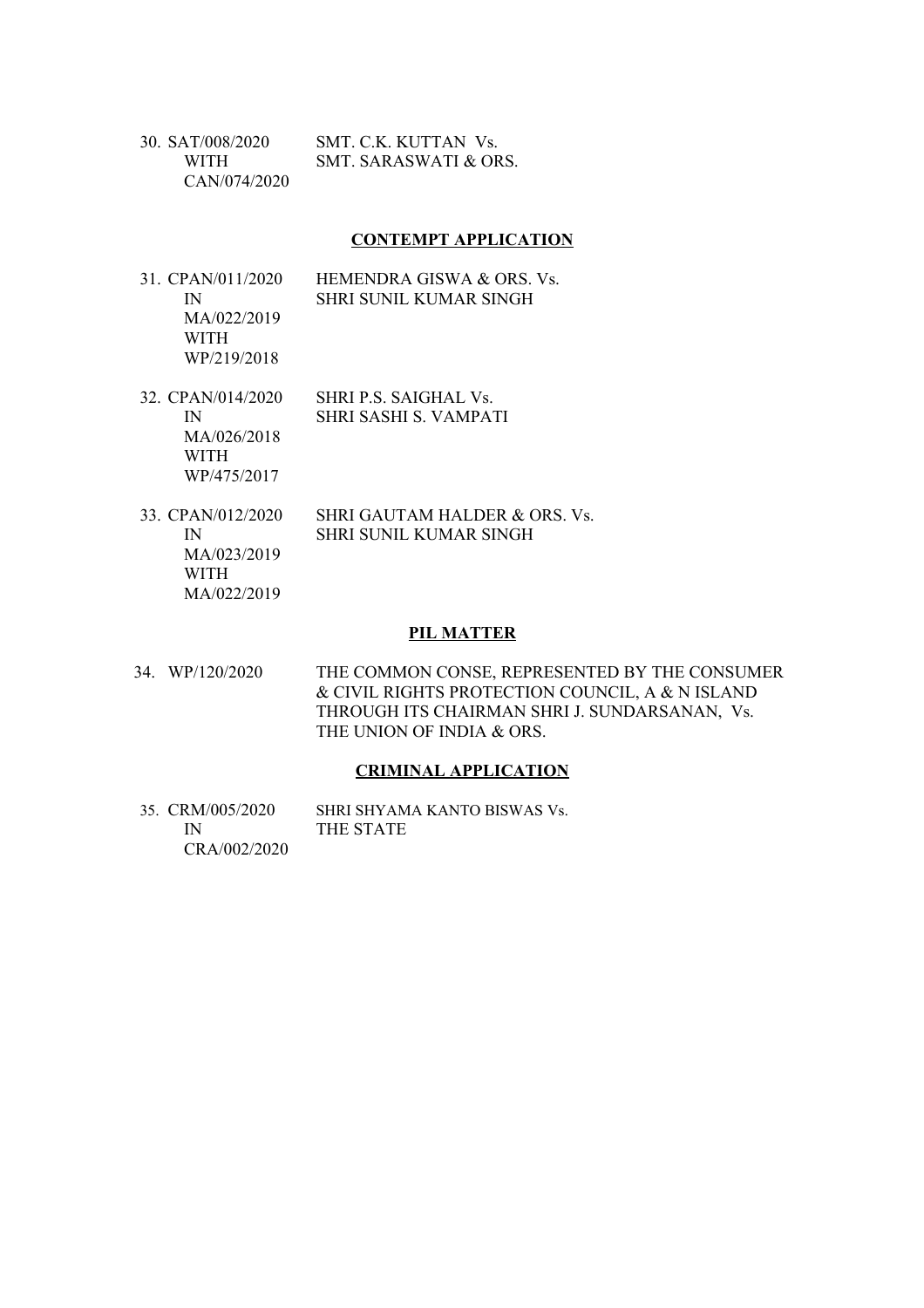

# In The High Court at Calcutta

## **Appellate Side DAILY CAUSELIST**

**For Wednesday, The 14th October, 2020**

## **COURT NO. : 27 SINGLE BENCH (SB)**

**AFTER COMPLETION OF THE DIVISION BENCH COMPRISING OF HON'BLE JUSTICE SOUMEN SEN AND HON'BLE JUSTICE SAUGATA BHATTACHARYYA**

**HON'BLE JUSTICE SAUGATA BHATTACHARYYA**

**(VIA VIDEO CONFERENCE)**

 **(MATTERS PERTAINING TO CIRCUIT BENCH, ANDAMAN WILL BE TAKEN UP FIRST)** 

**NOTE : ADVOCATES MAY APPEAR FROM COURT NO. 9**

# **ANDAMAN MATTERS**

## **WRIT MATTER**

- 1. WPA 6027/2020 REKHA RAO Vs REKHA RAO THE MEDICAL COUNCIL OF INDIA & ORS. IA NO : CAN/1/2020 (OLD NO: CAN/4222/2020), CAN/2/2020 (OLD NO. CAN/4224/2020)
- 2. WPA/6028/2020 MS. MAMTA Vs. GOPLAL BINNU MEDICAL COUNCIL OF INDIA KUMAR & ORS. IA NO : CAN/1/2020 (OLD NO : CAN/4226/2020), CAN/2/2020 (OLD NO : CAN/4238/2020)
- 3. WPA/6029/2020 P. ANAS AZIZ Vs. GOPALA BINNU MEDICAL COUNCIL OF INDIA KUMAR & ORS. IA NO. : CAN/1/2020 (OLD NO. CAN/4231/2020), CAN/2/2020 (OLD NO. CAN/4237/2020)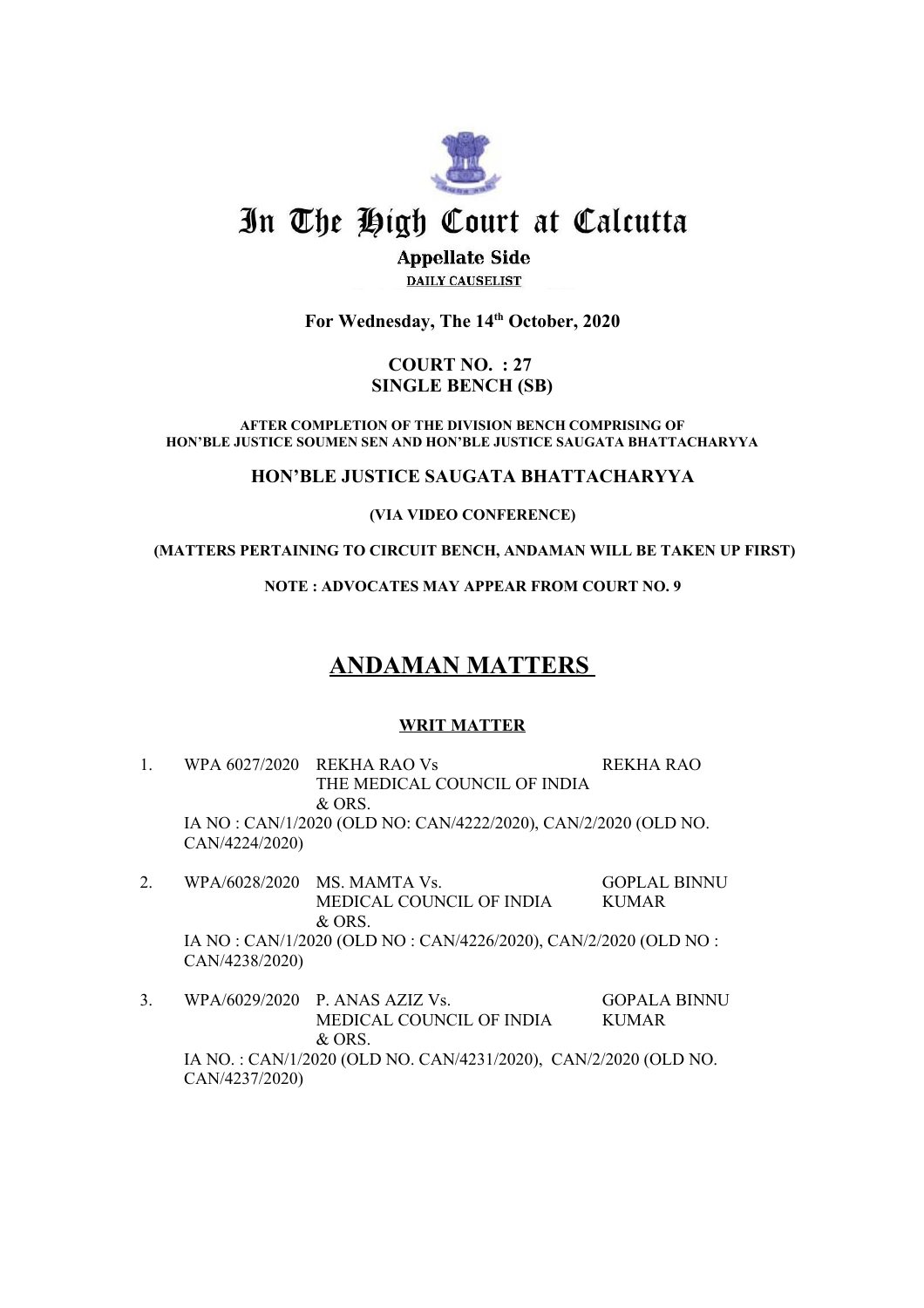| 4.  |                                                                                                                                          | WPA/6031/2020 V. ABHISHEK Vs.<br>MEDICAL COUNCIL OF INDIA<br>& ORS.           | <b>GOPALA BINNU</b><br><b>KUMAR</b> |  |  |
|-----|------------------------------------------------------------------------------------------------------------------------------------------|-------------------------------------------------------------------------------|-------------------------------------|--|--|
|     | IA NO.: CAN/1/2020 (OLD NO. CAN/4235/2020), CAN/2/2020 (OLD NO.<br>CAN/4236/2020)                                                        |                                                                               |                                     |  |  |
| 5.  | WPA/7108/2020                                                                                                                            | THE ANDAMAN AND NICOBAR<br><b>ADMINISTRATION Vs.</b><br>PONDICERRY UNIVERSITY | <b>SURAJIT SAMANTA</b>              |  |  |
| 6.  | WP/061/2020                                                                                                                              | A & N ADMINISTRATION & ORS. Vs. PONDICHERRY<br>UNIVERSITY & ORS.              |                                     |  |  |
| 7.  |                                                                                                                                          | WPA/6334/2020 M/S. SRISHAILA CONSTRUCTION                                     | THE UNION OF INDIA                  |  |  |
| 8.  |                                                                                                                                          | WPA/6016/2020 SMART SPACE INFRASTRUCTURE MAGJAJIT<br>PVT. LTD. & ORS. Vs.     | <b>MUKHERJEE</b>                    |  |  |
|     | WITH<br>CAN/4204/2020                                                                                                                    | UNION OF INDIA & ORS.                                                         |                                     |  |  |
| 9.  | WPA 6022/2020                                                                                                                            | SMART SPACE INFRASTRUCTURE MAGJAJIT<br>PVT. LTD. & ORS. Vs.                   | <b>MUKHERJEE</b>                    |  |  |
|     | WITH<br>CAN/4210/2020                                                                                                                    | UNION OF INDIA & ORS.                                                         |                                     |  |  |
| 10. | WPA/6023/2020                                                                                                                            | <b>SEASHELL HOTELS AND</b><br>RESORTS & ORS. Vs.                              | <b>MEGHAJIT</b><br><b>MUKHERJEE</b> |  |  |
|     | WITH<br>CAN/4211/2020                                                                                                                    | UNION OF INDIA & ORS.                                                         |                                     |  |  |
| 11. | WP/251/2019<br><b>WITH</b><br>CAN 058/2020<br>CAN/059/2020<br>WP/252/2019<br>WP/253/2019,<br>CAN/060/2020<br>WP/254/2019<br>CAN/061/2020 | SHRI V. ABHISHEK Vs. M.C.I.<br>& ORS.                                         |                                     |  |  |
| 12. | WP/148/2020                                                                                                                              | SHRI BALAMURNGAN & ANR. Vs. THE SUB.<br><b>REGISTRAR</b>                      |                                     |  |  |
| 13. | WP/149/2020                                                                                                                              | M/S. T.T. TRADING COMPANY & ANR. Vs.<br>THE A & N ADMINISTRATION & ORS.       |                                     |  |  |
| 14. | WP/272/2016                                                                                                                              | ZOHRA BIBI & ANR. VS. THE A & N<br><b>ADMINISTRATION &amp; ORS.</b>           |                                     |  |  |
|     | WITH WP/423/2016<br>WP/481/2016                                                                                                          |                                                                               |                                     |  |  |
|     | 15. WP/053/2020<br><b>WITH</b><br>CAN/032/2020                                                                                           | SMT. SHOBANA DEVI VS. THE LIEUTANANT GOVERNOR<br>& ORS.                       |                                     |  |  |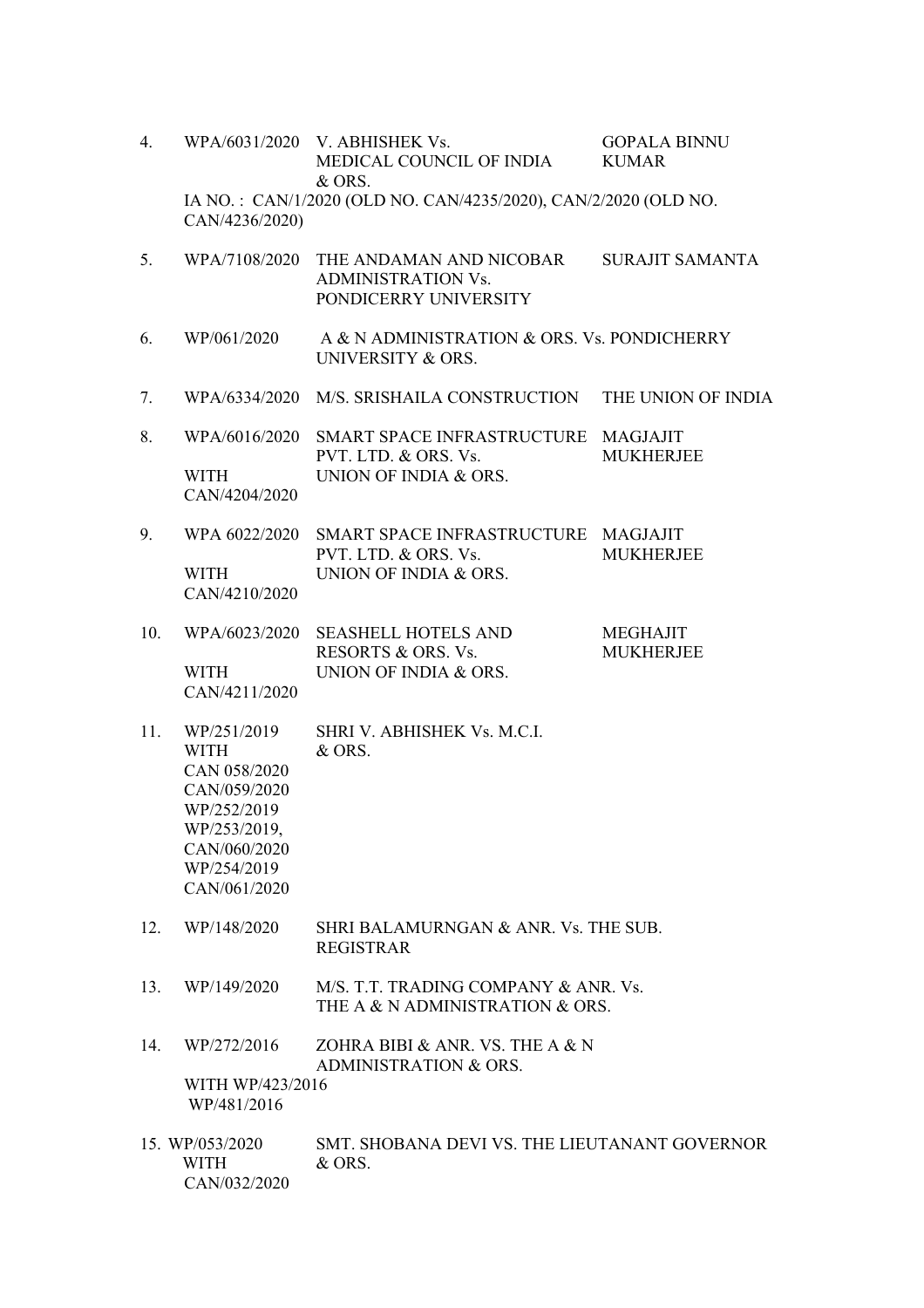- 16. WP/056/2020 SMT. SUGGI KUMARI VS. THE LIEUTANANT GOVERNOR WITH & ORS. CAN/033/2020
- 17. WP/058/2020 SHRI SANJEET ROY VS. THE A & N ADMINISTRATION & ORS.
- 18. WP/094/2020 SHRI JOHN EKKA & ORS. VS. THE UNION OF INDIA & ORS.
- 19. WP/095/2020 SMT. ANITA XESS VS. THE UNION OF INDIA & ORS.
- 20. WP/096/2020 SHRI P. VAIKUNTA RAO VS. THE UNION OF INDIA & ORS.
- 21. WP/097/2020 SHRI P. YUDAVA RAO VS. THE UNION OF INDIA & ORS.
- 22. WP/108/2020 SHRI R. MURUGESAN VS. THE DEPUTY COMM. & ANR.
- 23. WP/116/2020 BIJLI KAAMGAR UNION & ANR. VS. THE HON'BLE LT. GOVERNOR & ORS.
- 24. WP/117/2020 SHRI S. MANOHARI & ORS. VS. THE EXECUTIVE ENGG., PBND., APWD. PORT BLAIR
- 25. WP/119/2020 SHRI LALTA PRASAD VS. THE LT. GOVERNOR & ORS.
- 26. WP/121/2020 SMT. SHOBANA KUMARI VS. THE LT. GOVERNOR & ORS.
- 27. WP/122/2020 SHRI M. KRISHNAN VS. THE LT. GOVERNOR & ORS.
- 28. WP/123/2020 SHRI S.K. MONIRUL ALI VS. THE LT. GOVERNOR & ORS.
- 29. WP/124/2020 SHRI M. KRISHNAN VS. THE LT. GOVERNOR & ORS.
- 30. WP/130/2020 SHRI ABDUL JALIL & ANR. VS. THE TEHSILDAR, PORT BLAIR
- 31. WP/131/2020 SHRI DR. SOURAV MISHRA VS. THE A & N ADMINISTRATION & ORS.
- 32. WP/133/2020 BARATANG FOREST WORKER'S UNION & ANR. VS. THE UNION OF INDIA & ORS.
- 33. WP/134/2020 COASTAL SEAWAYS [ISLAND] PVT. LTD. & ANR. VS.A & N STATE CO-OPERATIVE BANK LTD. & ANR.
- 34. WP/135/2020 THE DIRECTOR OF TRANSPORT A & N ADMINISTRATION, PORT BLAIR VS. SHRI SHIVNATH & ORS.
- 35. WP/137/2020 SHRI MOHD. NASRULLAH VS. THE COMM. COST & ORS.
- 36. WP/139/2020 SMT. RITA SIL VS. THE ADMINISTRATOR (LIEUTENANT WITH GOVERNOR) & ORS. CAN/084/2020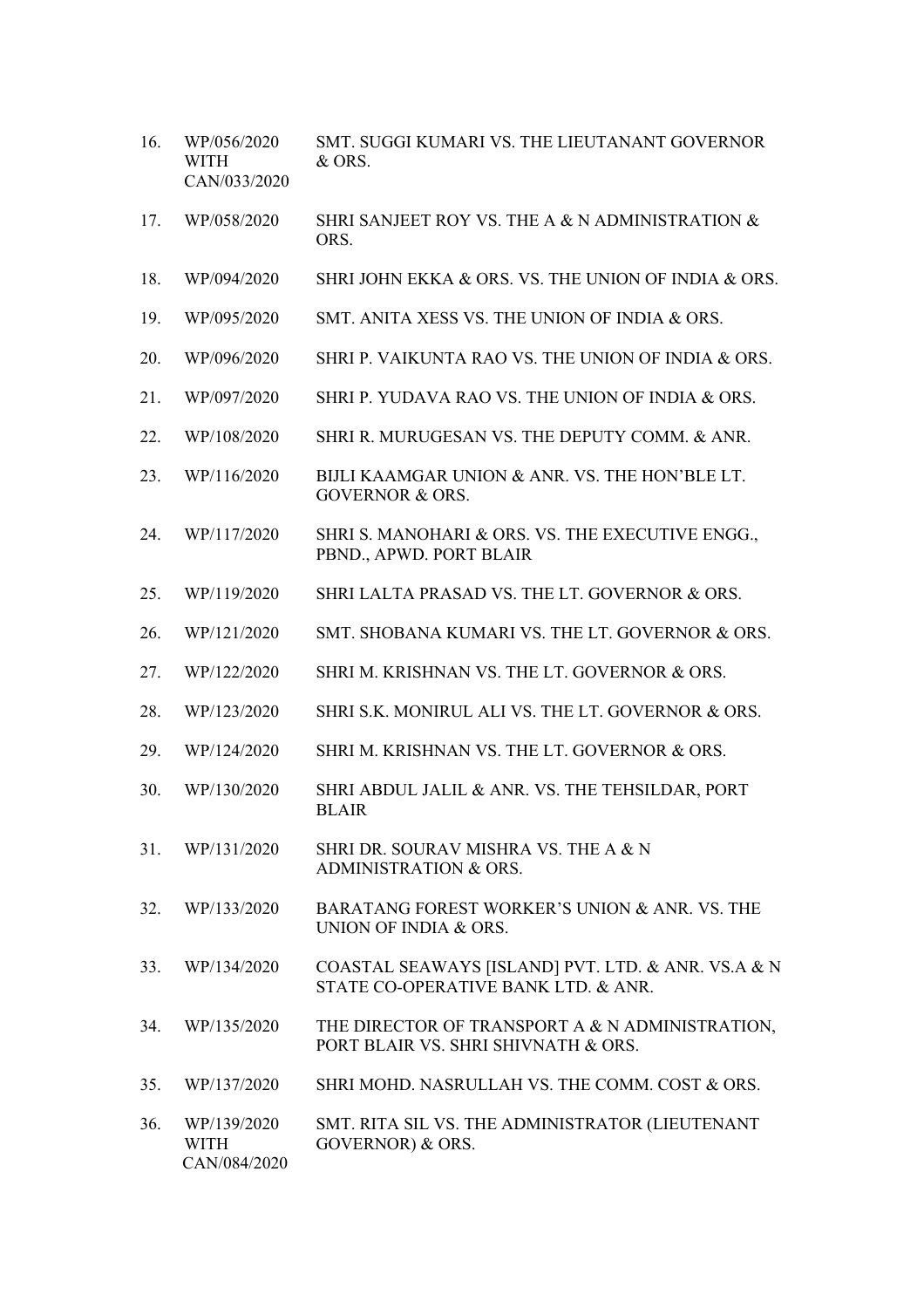- 37. WP/140/2020 AAAN ENTERPRISES VS. A & N ADMINISTRATION & ORS.
- 38. WP/141/2020 MR. M.S. RAJA VS. THE A & N ADMINISTRATION & ORS.
- 39. WP/144/2020 M/S. REHMAT TRADING COMPANY PRIVATE LTD. VS. THE A & N STATE CO-OPERATIVE BANK LTD. & ORS.
- 40. WP/145/2020 M/S. DIAGNOSTIC SOLUTIONS & ANR. VS. THE LIEUTENANT GOVERNOR & ORS.
- 41. WP/118/2020 SHRI ISHTIAK ALI VS. THE LT. GOVERNOR & ORS.
- 42. WPA/8087/2020 SHRI RAHMAN VS. THE DEPUTY COMMISSIONER OF SOUTH ANDAMAN DIST. PORT BLAIR & ORS.
- 43. WP/5726/2020 K. GANESHAN Vs. A & N ADMINISTRATION & ORS.

## **APPLICATION**

- 44. FMAT/005/2020 M/S. NEW INDIA ASSURANCE CO. Vs. SHRI RAJA SEKHAR WITH & ORS. CAN/054/2020
- 45. WP/12327W/2016 ABLE AVIATION (INDIA) PVT. LTD. & ANR. VS. THE IN UNION OF INDIA & ORS. CAN/079/2020 ALONGWITH CAN/021/2020, CAN/065/2017, CAN/040/2018
- 46. CAN/078/2020 SMT. S. PAPA & ORS. VS. SHRI ABHISHEK DEY IN CPAN/001/2020

#### **ARBITRATRATION PETITION**

47. AP/009/2020 M/S. CSE CONSTRUCTION (INDIA) PVT. LTD. VS. THE UNION OF INDIA

#### **CIVIL REVISION**

- 48. CO/011/2020 SHRI E. KRISHNA VS. SHRI KALIMUTHU K.
- 49. CO/012/2020 SMT. SUSMITA SARKAR VS. SHRI JOHN TIRKEY
- 50. CO/013/2020 THE PRINCIPAL ANANDA MARGA SCHOOL Vs.SMT. WITH MALKA BIBI & ORS. CAN/1/2020 (OLD 7620/2020)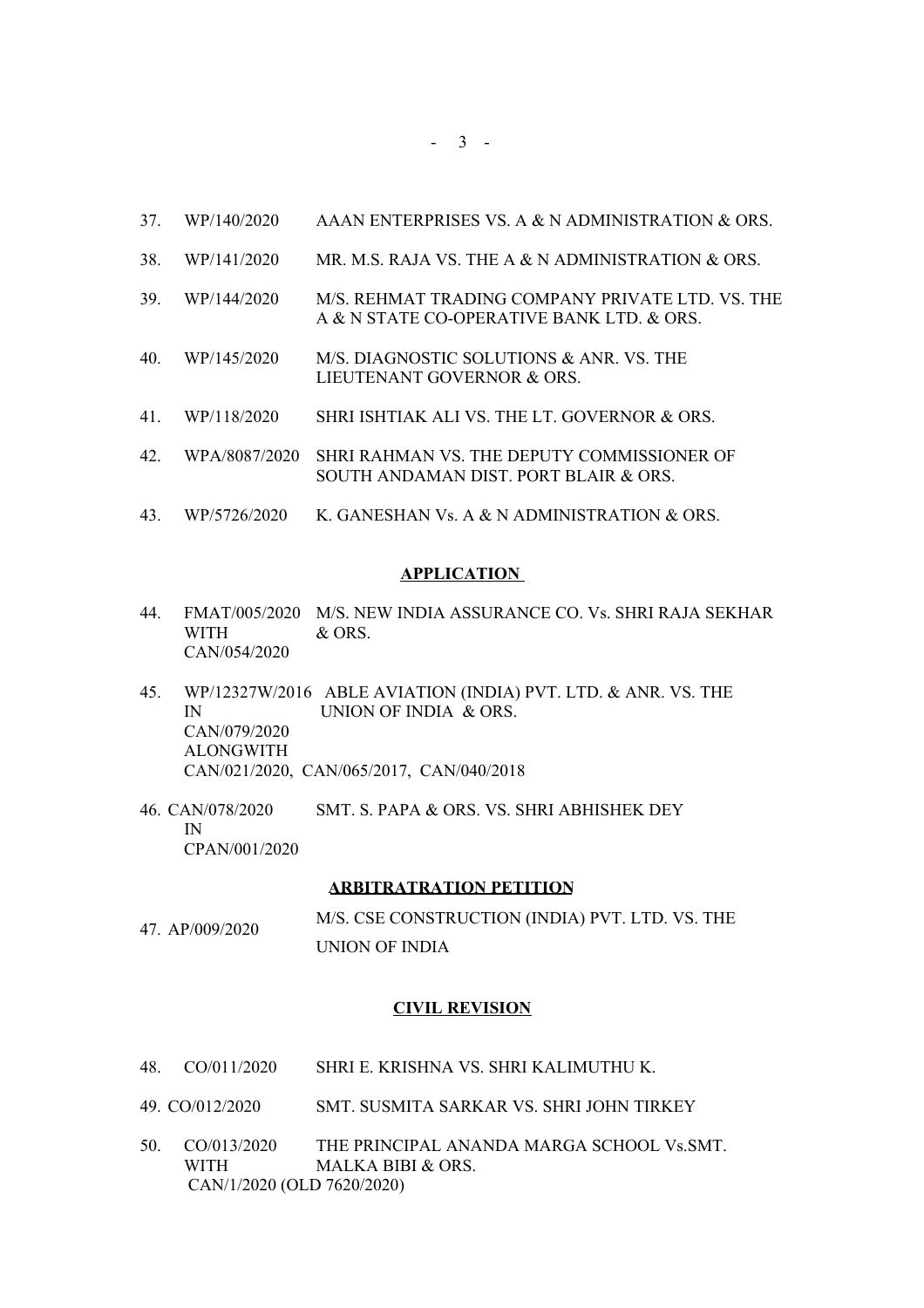- 51. CO/014/2020 SHRI BIPUL BEPARI & ORS. VS. SHRI POTITH PARAN
- 52. CO/056/2019 SHRI BALA CHANDRA & ORS. Vs. A & N ADMINISTRATION WITH & ORS. CAN/082/2020 CAN/083/2020
- 53. CO/057/2019 SHRI G. MOHAN DAS VS. SHRI S. SREE KUMAR

## **CRIMINAL REVISION**

- 54. CRR/1320/2020 MANOJ PAUL Vs. MANOJ PAUL IN UT OF A N ISLAANDS AND ANR. PERSON
- 55. CRR/005/2020 MINATI BISWAS & ORS. VS. THE LT. GOVERNOR, A & N ISLAND & ORS.
- 56. CRR/010/2020 G. RAVI VS. P. LATHA & ORS.
- 57. CRR/011/2020 SHRI MURALI MOHAN VS. THE STATE
- 58. CRR/012/2020 SHRI ANUPAM ROY VS. THE STATE
- 59. CRR/013/2020 SHRI PUSHPARAJEE VS. THE STATE
- 60. CRR/014/2020 SHRI MOHAMMED YUNUS VS. THE STATE

#### **CONTEMPT APPLICATION**

- 61. CPAN/014/2020 SHRI P.S. SAIGHAL Vs. SHRI SHASHI S. VAMPATI
- 62. CPAN/009/2020 BORATANG FOREST WORKER'S UNION & ANR. Vs. SHRI TARUN COOMAR IN

WP/290/2019 (MAIN FILE NOT HERE)

- 63. CPAN/010/2020 WIDOW R. KAMALA Vs. SHRI ABHISEK DEV. IN WP/026/2020
- 64. CPAN/013/2020 SHRI S. RAVINDRAM Vs. MR. SUNEEL ACCHIPAKA IN WP/309/2019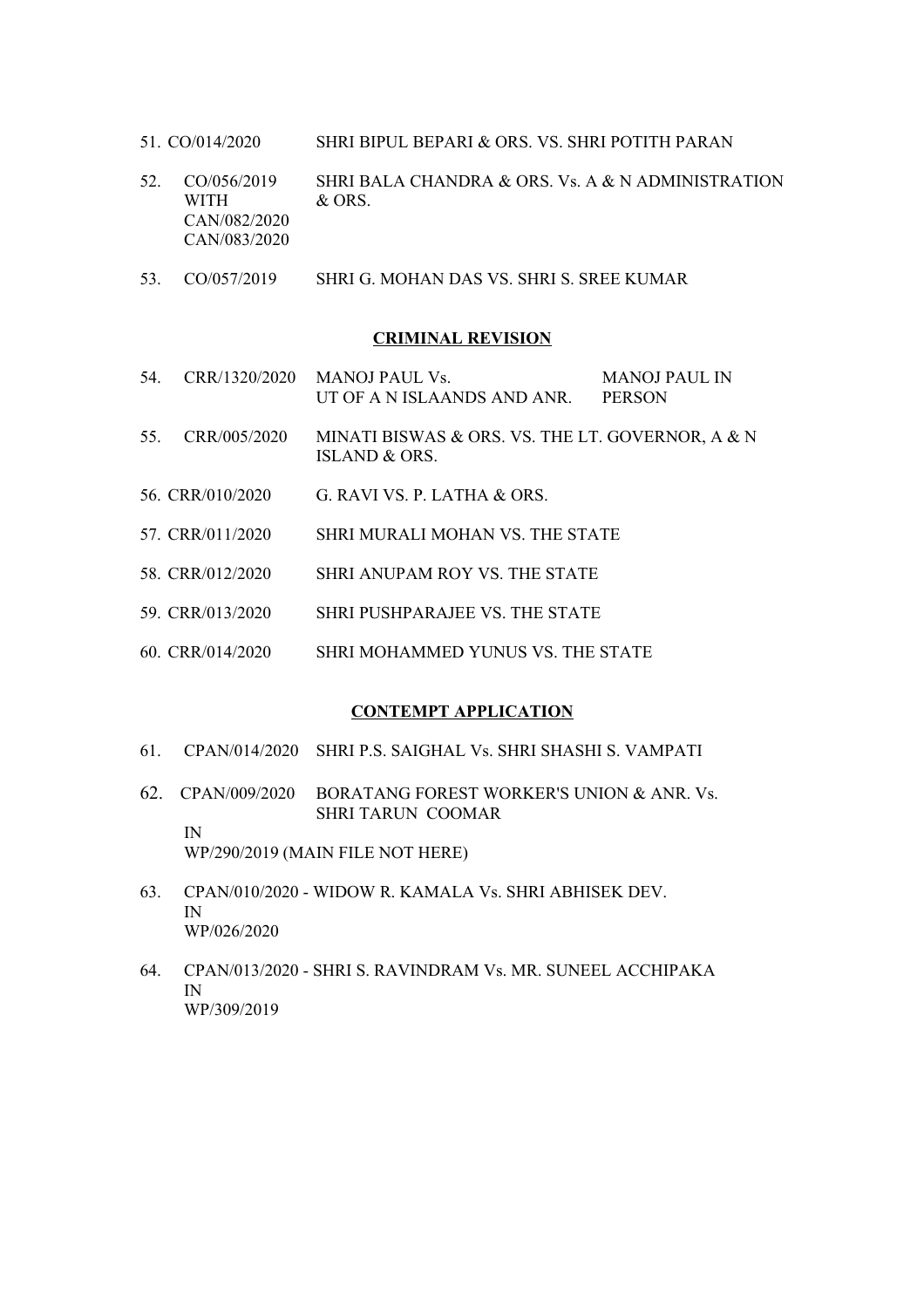## **JALPAIGURI MATTERS**

- 65. WPA/7357/2020 WANGDI SHERPA VS. STATE OF W.B.
- 66. WPA/7427/2020 JAGADISH PRASAD AGARWAL VS. STATE OF W.B.
- 67. WPA/7458/2020 ANITA PRODHAN VS. STATE OF W.B.
- 68. WPA/7466/2020 HARIDAYAL ROY VS. STATE OF W.B.
- 69. WPA/7469/2020 SABYASACHI POYRA VS. STATE OF W.B.
- 70. WPA/14468/2013 ANIMESH CHOUDHURY VS. STATE OF W.B.
- 71. WPA/6997/2020 SABITRI ORAON VS. STATE OF W.B. WITH CAN/1/2020
- 72. WPA/7145/2020 MITHU SHARMA VS, STATE OF W.B. WITH CAN/1/2020
- 73. WPA/8096/2020 RITHVIK BHATTACHARYA VS. CENTRAL BANK OF INDIA LTD. & ORS.
- 74. WPA/6270/2020 MANAS ADITYA VS. UNION OF INDIA & ORS. WITH CAN/1/2020 (OLD 4683/2020)
- 75. WPA/6494/2020 EBIX PAYMENTS SERVICE PVT. LTD. & ANR. VS. STATE WITH OF W.B. CAN/1/2020 (OLD 5172/2020)
- 76. WPA/6650/2020 PRATIMA MITRA VS. STATE OF W.B. WITH CAN/5504/2020
- 77. WPA/6520/2020 JHARNA HORE VS. STATE OF W.B. WITH CAN/1/2020 (OLD 5230/2020)
- 78. WPA/6959/2020 TANUKA BASU & ANR. VS STATE OF W.B. WITH CAN/1/2020
- 79. WPA/7109/2020 JHARNA MAJUMDER & ANR. VS. STATE OF W.B. WITH CAN/1/2020
- 80. WPA/7249/2020 NAIDUL MIYA VS. STATE OF W.B. WITH CAN/1/202
- 81. WPA/7259/2020 MANOJ TIGGA VS. STATE OF W.B. WITH CAN/1/2020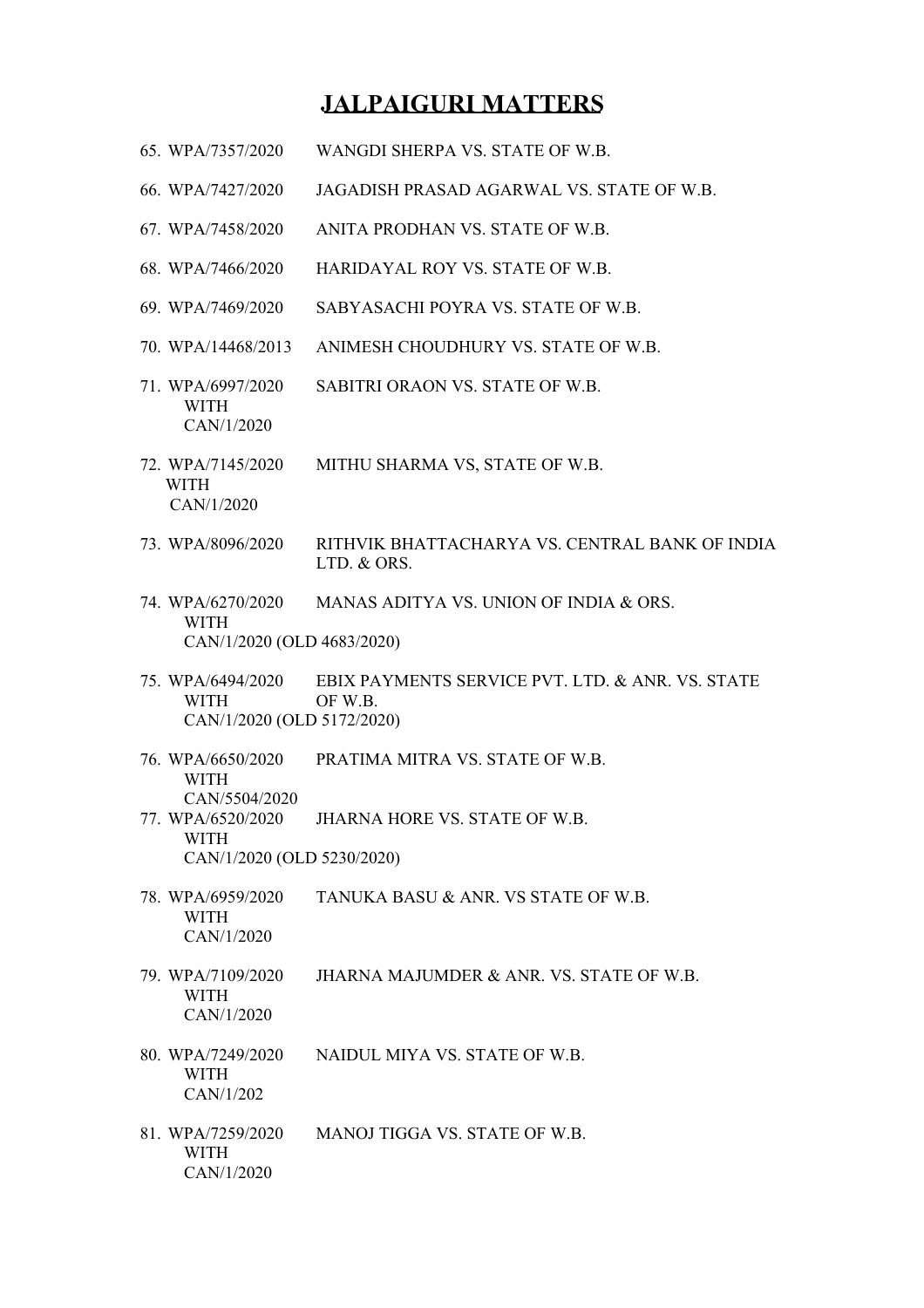- 82. WPA/7257/2020 TRIPTI DEALERS PVT. LTD. & ANR. VS. THE STATE OF WITH W.B. CAN/1/2020
- 83. WPA/7254/2020 SHYAMAL DAS @SHYAMAL DAS & ORS. VS. STATE OF WITH W.B. CAN/1/2020
- 84. WPA/7260/2020 LUXMI SHARMA VS. THE STATE OF W.B. & ORS. WITH CAN/1/2020
- 85. WPA/7261/2020 SUMA BISWAS & ORS. VS. THE GORKHA TERRITORIAL ADMN. & ORS.
- 86. WPA/7335/2020 HARIDAYAL ROY VS. THE STATE OF W.B. WITH CAN/1/2020
- 87. WPA/6097/2020 SIMANTA BHATTACHARJEE VS. THE W.B. HEALTH WITH RECRUITMENT BOARD & ORS. CAN/1/2020
- 88. CAN/1/2020 SAJAL ROY @ RAI VS. SUBHAM DARNAL IN CPAN 8/2020 IN WPA/496/2019
- 89. WPA/8365/2020 NIKHIL PAREEK VS. UNION OF INDIA & ORS. WITH CAN/1/2020
- 90. WPA/7903/2020 SUDHAKAR CHAKRABORTY VS. THE STATE OF W.B. WITH CAN/1/2020
- 91. WPA/7899/2020 SUDHANGSHU RANJAN & ORS. VS. THE STATE OF W.B.
- 92. WPA/7885/2020 PHANINDRA NATH DAS VS. THE STATE OF W.B. WITH CAN/1/2020
- 93. WPA/7784/2020 RINA BARMAN & ORS. VS. THE STATE OF W.B. & ORS.
- 94. WPA/7781/2020 PAMPI MODAK & ORS. THE STATE OF W.B. & ORS.
- 95. WPA/7782/2020 SUSHILA LAKRA VS. BANK OF BARODA & ORS. WITH CAN/1/2020
- 96. WPA/7772/2020 LOVELY ROY & ANR. VS. THE STATE OF W.B.
- 97. WPA/7764/2020 KALPANA SAHA & ORS. VS. STATE OF W.B. & ORS.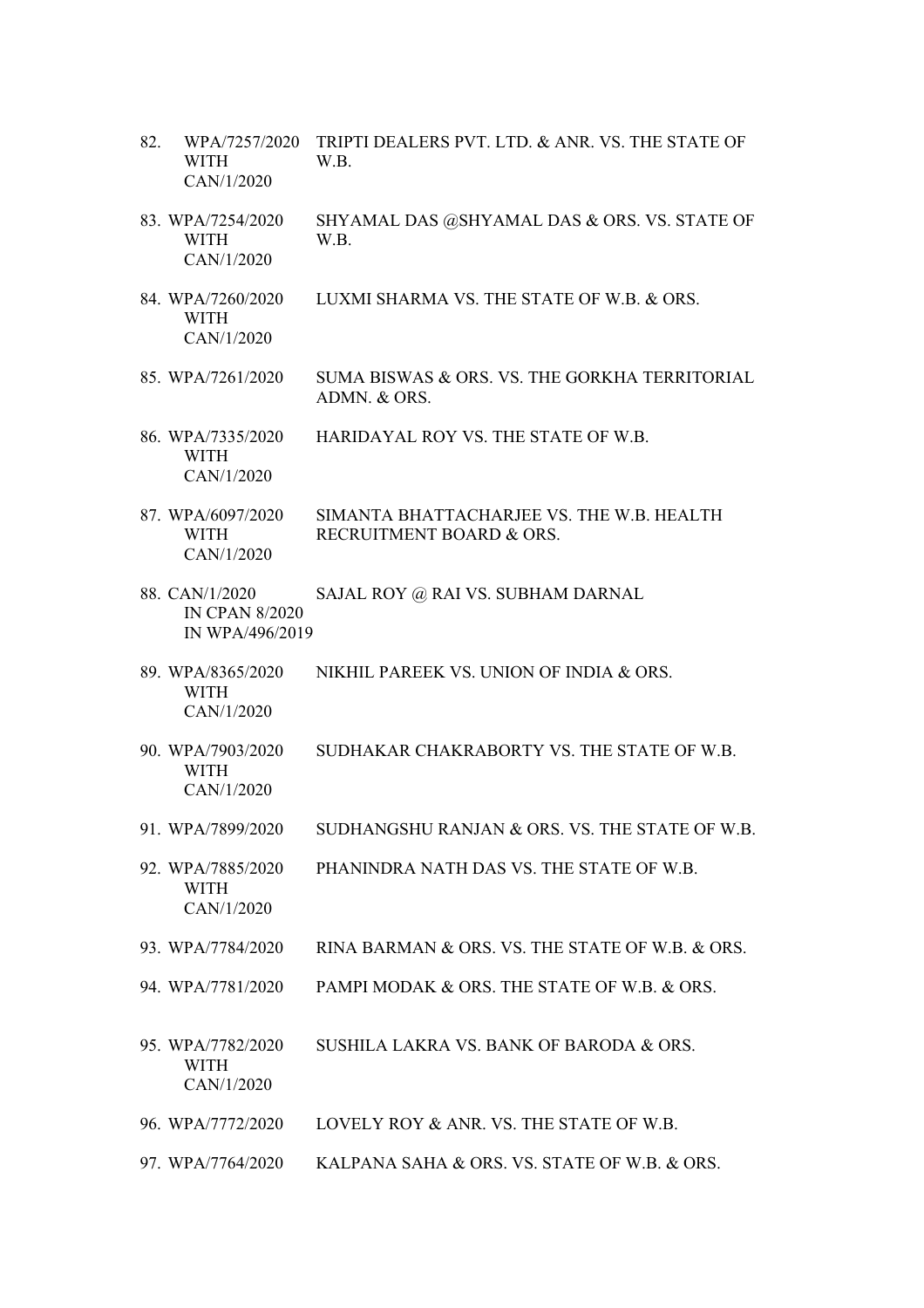- 98. WPA/7755/2020 KANCHAN ARYA SARKAR & ORS. VS. STATE OF W.B. & ORS.
- 99. WPA/7752/2020 MINATI BARMAN & ORS. VS. THE STATE OF W.B. & ORS.
- 100. WPA/8122/2020 SUGINDER MONDAL @ SUGINDAR MONDAL VS. STATE OF W.B.
- 101. WPA/8159/2020 RAMA BAISYA VS. THE STATE OF W.B.
- 102. WPA/8157/2020 BHIMRAJ SUBBA & ORS. VS. THE STATE OF W.B.
- 103. WPA/7955/2020 TAPASH SARKAR VS. THE STATE OF W.B. WITH CAN/1/2020
- 104. WPA/7626/2020 NARESH CHANDRA PAUL VS. STATE OF W.B. WITH CAN/1/2020
- 105. WPA 7628/2020 LOPAMUDRA BALLABH VS. STATE OF W.B. WITH CAN/1/2020
- 106. WPA/8176/2020 LAVI MALAN VS. UNION OF INDIA & ORS.
- 107. WPA/8191/2020 FALGUNI MONDAL VS. STATE OF W.B. & ORS. WITH CAN/1/2020
- 108. WPA/8261/2020 ROHIT SHARMA & ORS. VS. THE GORKHALAND TERRIROTIAL ADMINISTRATION
- 109. WPA/8305/2020 MONOJ PATODIA VS. THE STATE OF W.B. & ORS.

#### **CIVIL REVISION**

110. CO/1208/2020 APU KUMAR DAS VS. UCO BANK & ANR. WITH CAN/1/2020

## **CRIMINAL REVISION**

- 111. CRR/1368/2020 THE STATE OF W.B. VS. REPRESENTED BY SMT. TSETEN WITH DOLMA CRAN/1/2020
- 112. CRR/1385/2020 PASHUPATI SHA VS. STATE OF W.B. WITH CRAN/1/2020
- 113. CRR/1075/2020 COASTAL PROJECTS LTD. & ORS. VS. STATE OF W.B. WITH CRAN/1/2020 (OLD 3220/2020),